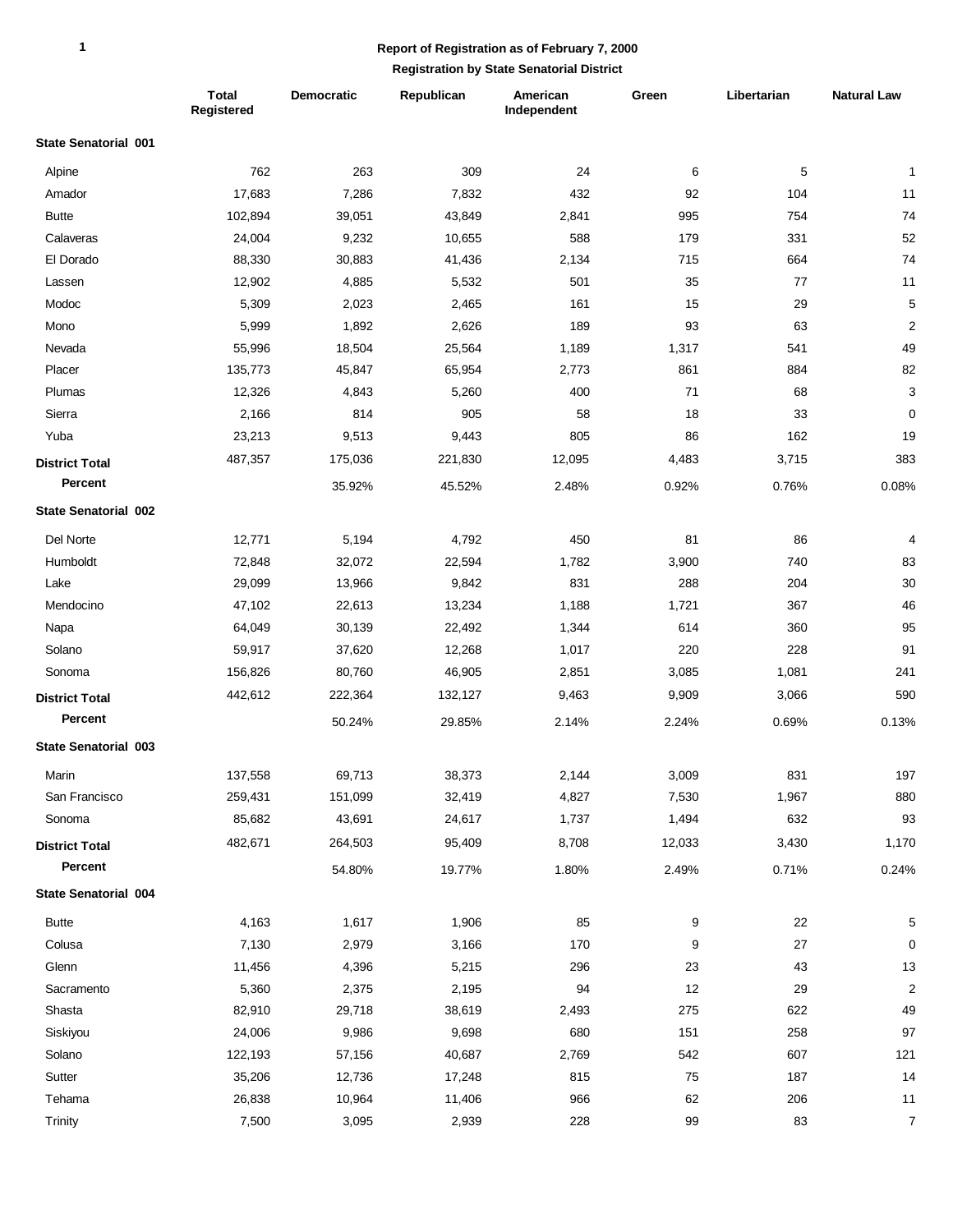| 5     | 5     | 144    |
|-------|-------|--------|
| 124   | 175   | 1,627  |
| 347   | 696   | 14,287 |
| 158   | 146   | 2,663  |
| 444   | 680   | 11,300 |
| 79    | 91    | 1,691  |
| 14    | 17    | 580    |
| 20    | 29    | 1,085  |
| 562   | 215   | 8,055  |
| 925   | 435   | 18,012 |
| 54    | 103   | 1,524  |
| 9     | 33    | 296    |
| 56    | 137   | 2,992  |
| 2,797 | 2,762 | 64,256 |
| 0.57% | 0.57% | 13.18% |
|       |       |        |
| 105   | 93    | 1,966  |
| 321   | 491   | 10,865 |
| 189   | 158   | 3,591  |
| 341   | 584   | 7,008  |
| 303   | 564   | 8,138  |
| 333   | 360   | 7,780  |
| 899   | 1,611 | 19,393 |
| 2,491 | 3,861 | 58,741 |
| 0.56% | 0.87% | 13.27% |
|       |       |        |
| 892   | 524   | 21,875 |
| 1,006 | 2,440 | 57,263 |
| 603   | 842   | 11,973 |
| 2,501 | 3,806 | 91,111 |
|       |       |        |
| 0.52% | 0.79% | 18.88% |
|       |       |        |
| 8     | 17    | 494    |
| 19    | 33    | 727    |
| 22    | 55    | 1,393  |
| 30    | 15    | 608    |
| 277   | 594   | 10,263 |
| 69    | 111   | 2,956  |
| 589   | 736   | 18,986 |
| 81    | 1,140 | 2,910  |
| 83    | 277   | 2,863  |
| 26    | 163   | 860    |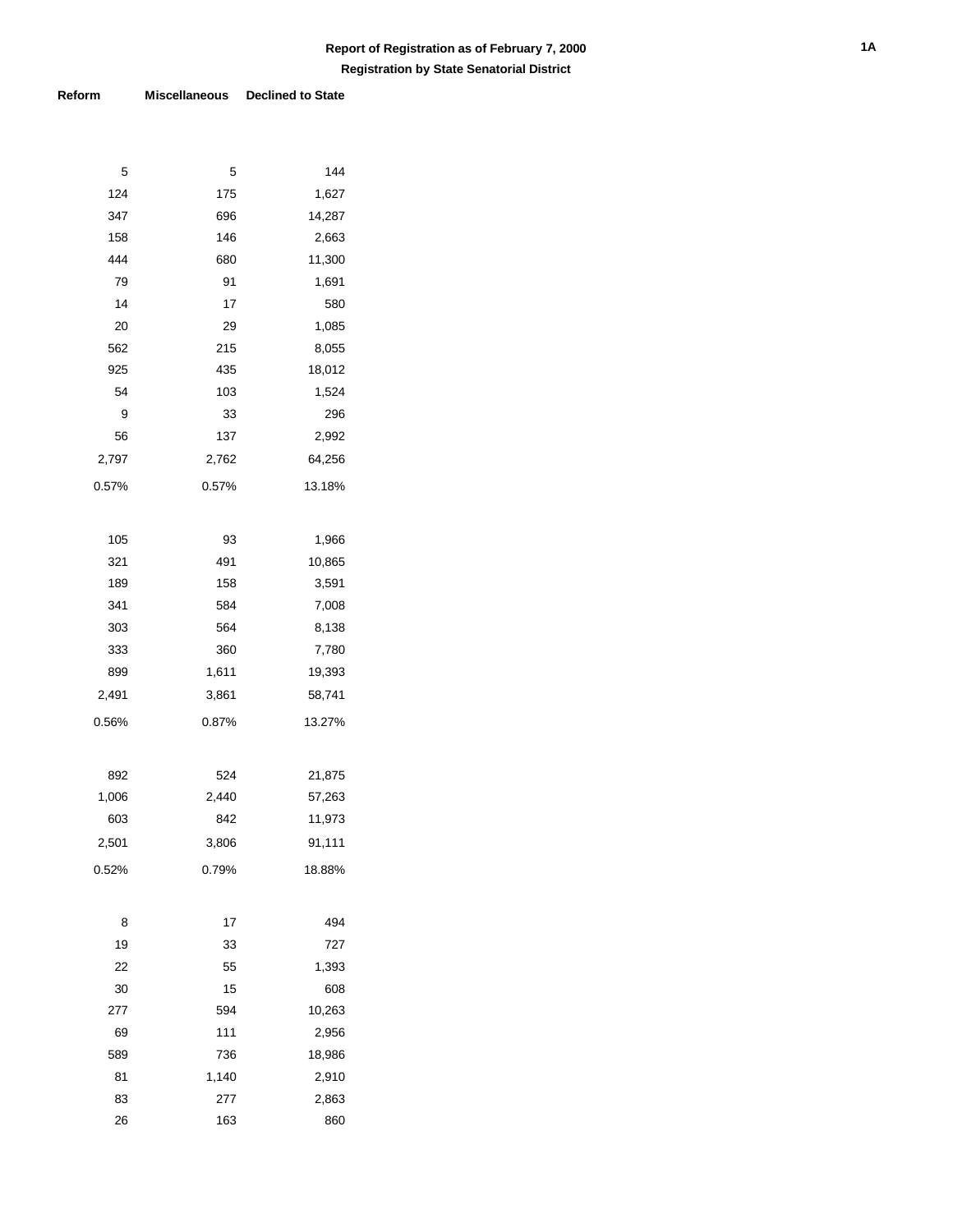|                             | <b>Total</b><br>Registered | <b>Democratic</b> | Republican | American<br>Independent | Green  | Libertarian | <b>Natural Law</b> |
|-----------------------------|----------------------------|-------------------|------------|-------------------------|--------|-------------|--------------------|
| <b>State Senatorial 004</b> |                            |                   |            |                         |        |             |                    |
| Yolo                        | 75,200                     | 38,372            | 22,227     | 1,424                   | 1,098  | 396         | 118                |
| <b>District Total</b>       | 401,962                    | 173,394           | 155,306    | 10,020                  | 2,355  | 2,480       | 437                |
| Percent                     |                            | 43.14%            | 38.64%     | 2.49%                   | 0.59%  | 0.62%       | 0.11%              |
| <b>State Senatorial 005</b> |                            |                   |            |                         |        |             |                    |
| Sacramento                  | 182,951                    | 80,993            | 71,721     | 3,806                   | 998    | 852         | 270                |
| San Joaquin                 | 196,754                    | 85,990            | 88,138     | 3,201                   | 505    | 913         | 151                |
| <b>District Total</b>       | 379,705                    | 166,983           | 159,859    | 7,007                   | 1,503  | 1,765       | 421                |
| Percent                     |                            | 43.98%            | 42.10%     | 1.85%                   | 0.40%  | 0.46%       | 0.11%              |
| <b>State Senatorial 006</b> |                            |                   |            |                         |        |             |                    |
| Sacramento                  | 387,657                    | 187,887           | 130,518    | 8,570                   | 2,822  | 2,139       | 942                |
| <b>District Total</b>       | 387,657                    | 187,887           | 130,518    | 8,570                   | 2,822  | 2,139       | 942                |
| <b>Percent</b>              |                            | 48.47%            | 33.67%     | 2.21%                   | 0.73%  | 0.55%       | 0.24%              |
| <b>State Senatorial 007</b> |                            |                   |            |                         |        |             |                    |
| Alameda                     | 61,753                     | 24,053            | 25,510     | 1,343                   | 252    | 318         | 43                 |
| Contra Costa                | 385,674                    | 173,371           | 144,002    | 7,023                   | 2,097  | 1,867       | 907                |
| <b>District Total</b>       | 447,427                    | 197,424           | 169,512    | 8,366                   | 2,349  | 2,185       | 950                |
| Percent                     |                            | 44.12%            | 37.89%     | 1.87%                   | 0.53%  | 0.49%       | 0.21%              |
| <b>State Senatorial 008</b> |                            |                   |            |                         |        |             |                    |
| San Francisco               | 208,767                    | 116,776           | 32,805     | 3,427                   | 3,731  | 1,118       | 645                |
| San Mateo                   | 184,911                    | 98,515            | 48,210     | 3,289                   | 1,194  | 852         | 505                |
| <b>District Total</b>       | 393,678                    | 215,291           | 81,015     | 6,716                   | 4,925  | 1,970       | 1,150              |
| Percent                     |                            | 54.69%            | 20.58%     | 1.71%                   | 1.25%  | 0.50%       | 0.29%              |
| <b>State Senatorial 009</b> |                            |                   |            |                         |        |             |                    |
| Alameda                     | 302,026                    | 195,764           | 34,847     | 3,943                   | 9,073  | 1,559       | 2,211              |
| Contra Costa                | 71,834                     | 49,560            | 9,505      | 1,042                   | 1,129  | 265         | 425                |
| <b>District Total</b>       | 373,860                    | 245,324           | 44,352     | 4,985                   | 10,202 | 1,824       | 2,636              |
| Percent                     |                            | 65.62%            | 11.86%     | 1.33%                   | 2.73%  | 0.49%       | 0.71%              |
| State Senatorial 010        |                            |                   |            |                         |        |             |                    |
| Alameda                     | 277,196                    | 146,733           | 74,471     | 4,901                   | 1,423  | 1,362       | 599                |
| Santa Clara                 | 66,763                     | 29,416            | 19,728     | 1,359                   | 262    | 430         | 134                |
| <b>District Total</b>       | 343,959                    | 176,149           | 94,199     | 6,260                   | 1,685  | 1,792       | 733                |
| Percent                     |                            | 51.21%            | 27.39%     | 1.82%                   | 0.49%  | 0.52%       | 0.21%              |
| <b>State Senatorial 011</b> |                            |                   |            |                         |        |             |                    |
| San Mateo                   | 130,277                    | 62,287            | 41,499     | 2,187                   | 1,277  | 865         | 208                |
| Santa Clara                 | 280,270                    | 119,849           | 102,845    | 4,549                   | 2,042  | 2,022       | 507                |
| <b>District Total</b>       | 410,547                    | 182,136           | 144,344    | 6,736                   | 3,319  | 2,887       | 715                |
| Percent                     |                            | 44.36%            | 35.16%     | 1.64%                   | 0.81%  | 0.70%       | 0.17%              |
| <b>State Senatorial 012</b> |                            |                   |            |                         |        |             |                    |
| Fresno                      | 29,836                     | 10,000            | 16,008     | 523                     | 65     | 118         | 36                 |
| Madera                      | 44,420                     | 17,210            | 20,670     | 1,041                   | 159    | 224         | 58                 |
| Mariposa                    | 10,125                     | 3,697             | 4,606      | 255                     | 96     | 85          | 8                  |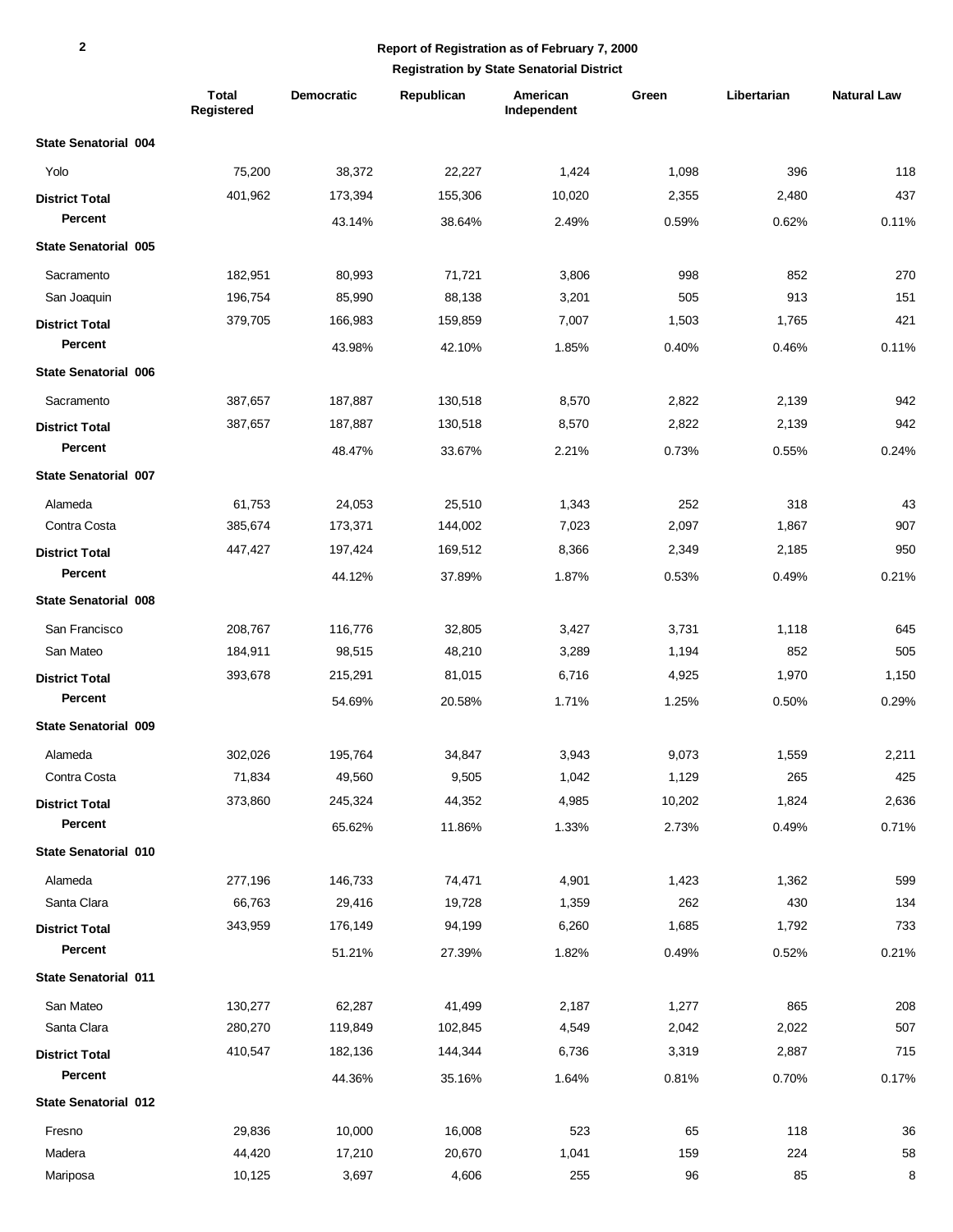| 286   | 760    | 10,519         |
|-------|--------|----------------|
| 1,490 | 3,901  | 52,579         |
| 0.37% | 0.97%  | 13.08%         |
|       |        |                |
| 1,009 | 806    | 22,496         |
| 522   | 3,942  | 13,392         |
| 1,531 | 4,748  | 35,888         |
| 0.40% | 1.25%  | 9.45%          |
|       |        |                |
| 2,930 | 2,501  | 49,348         |
| 2,930 | 2,501  | 49,348         |
| 0.76% | 0.65%  | 12.73%         |
|       |        |                |
| 229   | 473    | 9,532          |
| 1,974 | 12,730 | 41,703         |
| 2,203 | 13,203 | 51,235         |
|       |        |                |
| 0.49% | 2.95%  | 11.45%         |
|       |        |                |
| 550   | 1,470  | 48,245         |
| 700   | 809    | 30,837         |
| 1,250 | 2,279  | 79,082         |
| 0.32% | 0.58%  | 20.09%         |
|       |        |                |
| 629   | 5,196  | 48,804         |
| 265   | 3,154  | 6,489          |
| 894   | 8,350  | 55,293         |
| 0.24% | 2.23%  | 14.79%         |
|       |        |                |
| 1,133 | 2,739  | 43,835         |
| 469   | 383    | 14,582         |
| 1,602 | 3,122  | 58,417         |
| 0.47% | 0.91%  | 16.98%         |
|       |        |                |
| 735   | 569    | 20,650         |
| 1,684 | 801    | 45,971         |
| 2,419 | 1,370  | 66,621         |
| 0.59% | 0.33%  | 16.23%         |
|       |        |                |
| 105   | 53     |                |
| 167   | 266    | 2,928<br>4,625 |
| 41    | 86     | 1,251          |
|       |        |                |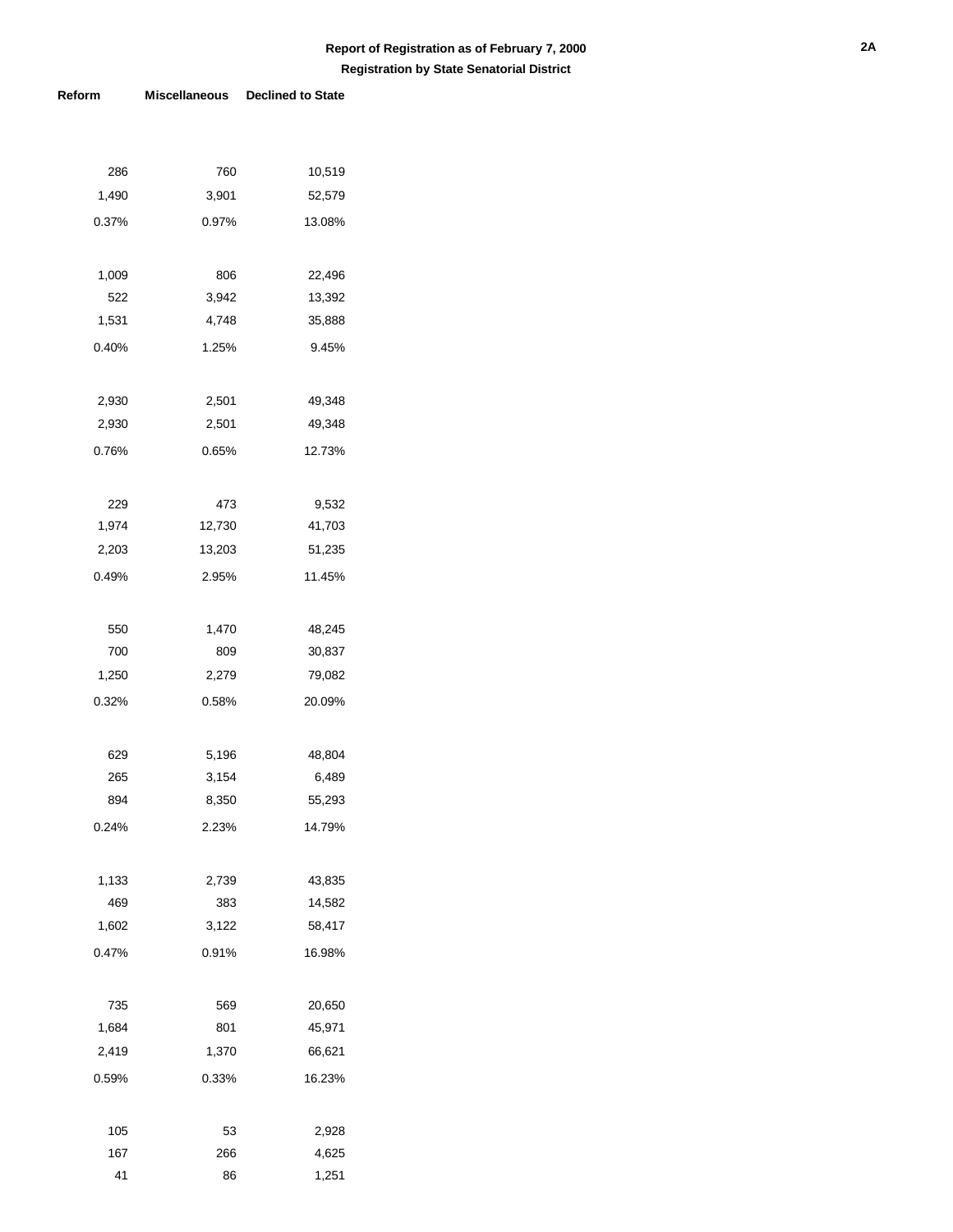|                             | <b>Total</b><br>Registered | <b>Democratic</b> | Republican | American<br>Independent | Green | Libertarian | <b>Natural Law</b> |
|-----------------------------|----------------------------|-------------------|------------|-------------------------|-------|-------------|--------------------|
| <b>State Senatorial 012</b> |                            |                   |            |                         |       |             |                    |
| Merced                      | 78,466                     | 42,290            | 25,667     | 1,697                   | 144   | 272         | 50                 |
| San Joaquin                 | 5,009                      | 1,995             | 2,315      | 119                     | 8     | 34          | $\overline{c}$     |
| Stanislaus                  | 185,556                    | 86,132            | 71,374     | 4,362                   | 488   | 874         | 160                |
| Tuolumne                    | 30,436                     | 12,709            | 12,940     | 772                     | 211   | 185         | 24                 |
| <b>District Total</b>       | 383,848                    | 174,033           | 153,580    | 8,769                   | 1,171 | 1,792       | 338                |
| Percent                     |                            | 45.34%            | 40.01%     | 2.28%                   | 0.31% | 0.47%       | 0.09%              |
| <b>State Senatorial 013</b> |                            |                   |            |                         |       |             |                    |
| Santa Clara                 | 303,366                    | 152,535           | 80,327     | 5,999                   | 2,186 | 2,459       | 740                |
| <b>District Total</b>       | 303,366                    | 152,535           | 80,327     | 5,999                   | 2,186 | 2,459       | 740                |
| Percent                     |                            | 50.28%            | 26.48%     | 1.98%                   | 0.72% | 0.81%       | 0.24%              |
| <b>State Senatorial 014</b> |                            |                   |            |                         |       |             |                    |
| Fresno                      | 155,879                    | 61,736            | 73,059     | 2,996                   | 541   | 759         | 188                |
| Kern                        | 149,057                    | 52,081            | 76,022     | 3,970                   | 325   | 883         | 147                |
| Tulare                      | 90,400                     | 34,087            | 42,595     | 2,209                   | 230   | 378         | 117                |
| <b>District Total</b>       | 395,336                    | 147,904           | 191,676    | 9,175                   | 1,096 | 2,020       | 452                |
| Percent                     |                            | 37.41%            | 48.48%     | 2.32%                   | 0.28% | 0.51%       | 0.11%              |
| <b>State Senatorial 015</b> |                            |                   |            |                         |       |             |                    |
| Monterey                    | 145,705                    | 71,486            | 46,950     | 3,104                   | 1,051 | 772         | 160                |
| San Benito                  | 24,458                     | 11,341            | 8,684      | 589                     | 108   | 192         | 15                 |
| Santa Clara                 | 67,600                     | 30,010            | 24,186     | 1,322                   | 229   | 437         | 110                |
| Santa Cruz                  | 134,997                    | 70,046            | 32,548     | 2,268                   | 4,848 | 1,505       | 308                |
| <b>District Total</b>       | 372,760                    | 182,883           | 112,368    | 7,283                   | 6,236 | 2,906       | 593                |
| Percent                     |                            | 49.06%            | 30.14%     | 1.95%                   | 1.67% | 0.78%       | 0.16%              |
| <b>State Senatorial 016</b> |                            |                   |            |                         |       |             |                    |
| Fresno                      | 126,028                    | 67,868            | 40,438     | 2,572                   | 361   | 501         | 183                |
| Kern                        | 55,450                     | 30,574            | 16,808     | 1,617                   | 75    | 241         | $87\,$             |
| Kings                       | 41,953                     | 18,097            | 17,625     | 1,063                   | 53    | 122         | 67                 |
| Madera                      | 2,916                      | 1,105             | 1,451      | 61                      | 4     | 8           | 4                  |
| Tulare                      | 27,524                     | 13,487            | 9,828      | 620                     | 50    | 104         | 45                 |
| <b>District Total</b>       | 253,871                    | 131,131           | 86,150     | 5,933                   | 543   | 976         | 386                |
| Percent                     |                            | 51.65%            | 33.93%     | 2.34%                   | 0.21% | 0.38%       | 0.15%              |
| State Senatorial 017        |                            |                   |            |                         |       |             |                    |
| Inyo                        | 9,593                      | 3,429             | 4,638      | 263                     | 55    | 53          | 5                  |
| Kern                        | 48,613                     | 14,678            | 24,491     | 1,595                   | 121   | 399         | 50                 |
| Los Angeles                 | 203,149                    | 71,180            | 95,736     | 5,206                   | 535   | 1,036       | 545                |
| San Bernardino              | 123,401                    | 46,108            | 54,485     | 4,342                   | 245   | 772         | 105                |
| <b>District Total</b>       | 384,756                    | 135,395           | 179,350    | 11,406                  | 956   | 2,260       | 705                |
| Percent                     |                            | 35.19%            | 46.61%     | 2.96%                   | 0.25% | 0.59%       | 0.18%              |
| <b>State Senatorial 018</b> |                            |                   |            |                         |       |             |                    |
| San Luis Obispo             | 130,828                    | 48,456            | 57,684     | 2,896                   | 1,514 | 945         | 253                |
| Santa Barbara               | 203,582                    | 84,830            | 76,115     | 4,149                   | 2,446 | 1,316       | 389                |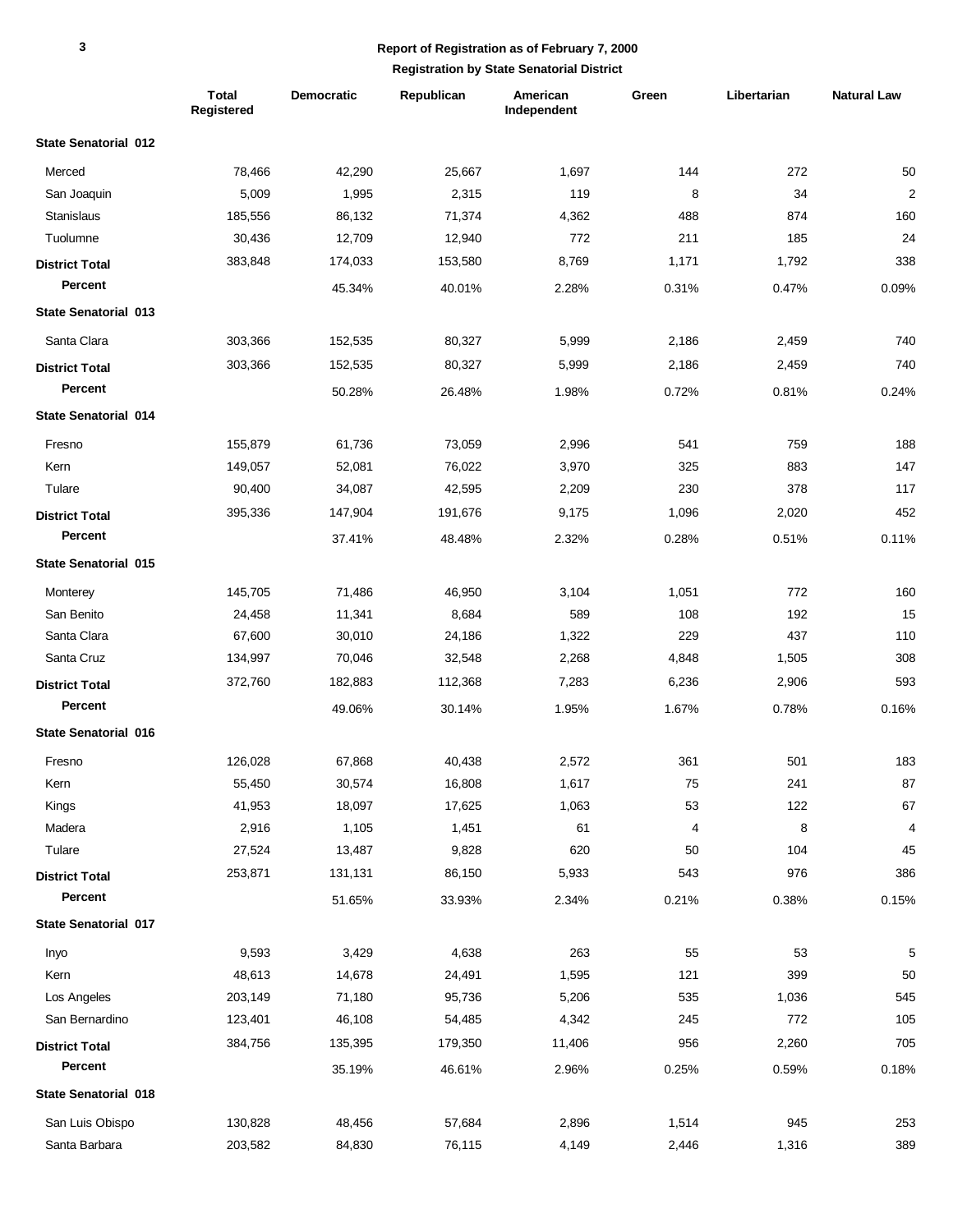| 242   | 334   | 7,770  |
|-------|-------|--------|
| 13    | 106   | 417    |
| 1,033 | 1,835 | 19,298 |
| 257   | 140   | 3,198  |
| 1,858 | 2,820 | 39,487 |
| 0.48% | 0.73% | 10.29% |
|       |       |        |
| 2,258 | 1,939 | 54,923 |
| 2,258 | 1,939 | 54,923 |
| 0.74% | 0.64% | 18.10% |
|       |       |        |
| 541   | 462   | 15,597 |
| 724   | 510   | 14,395 |
| 237   | 382   | 10,165 |
| 1,502 | 1,354 | 40,157 |
| 0.38% | 0.34% | 10.16% |
|       |       |        |
| 706   | 1,306 | 20,170 |
| 135   | 162   | 3,232  |
| 341   | 291   | 10,674 |
| 959   | 1,292 | 21,223 |
| 2,141 | 3,051 | 55,299 |
| 0.57% | 0.82% | 14.84% |
|       |       |        |
| 519   | 733   | 12,853 |
| 219   | 376   | 5,453  |
| 110   | 286   | 4,530  |
| 4     | 10    | 269    |
| 82    | 169   | 3,139  |
| 934   | 1,574 | 26,244 |
| 0.37% | 0.62% | 10.34% |
|       |       |        |
| 21    | 85    | 1,044  |
| 223   | 197   | 6,859  |
| 1,044 | 1,559 | 26,308 |
| 956   | 1,232 | 15,156 |
| 2,244 | 3,073 | 49,367 |
| 0.58% | 0.80% | 12.83% |
|       |       |        |
| 658   | 2,026 | 16,396 |
| 896   | 2,814 | 30,627 |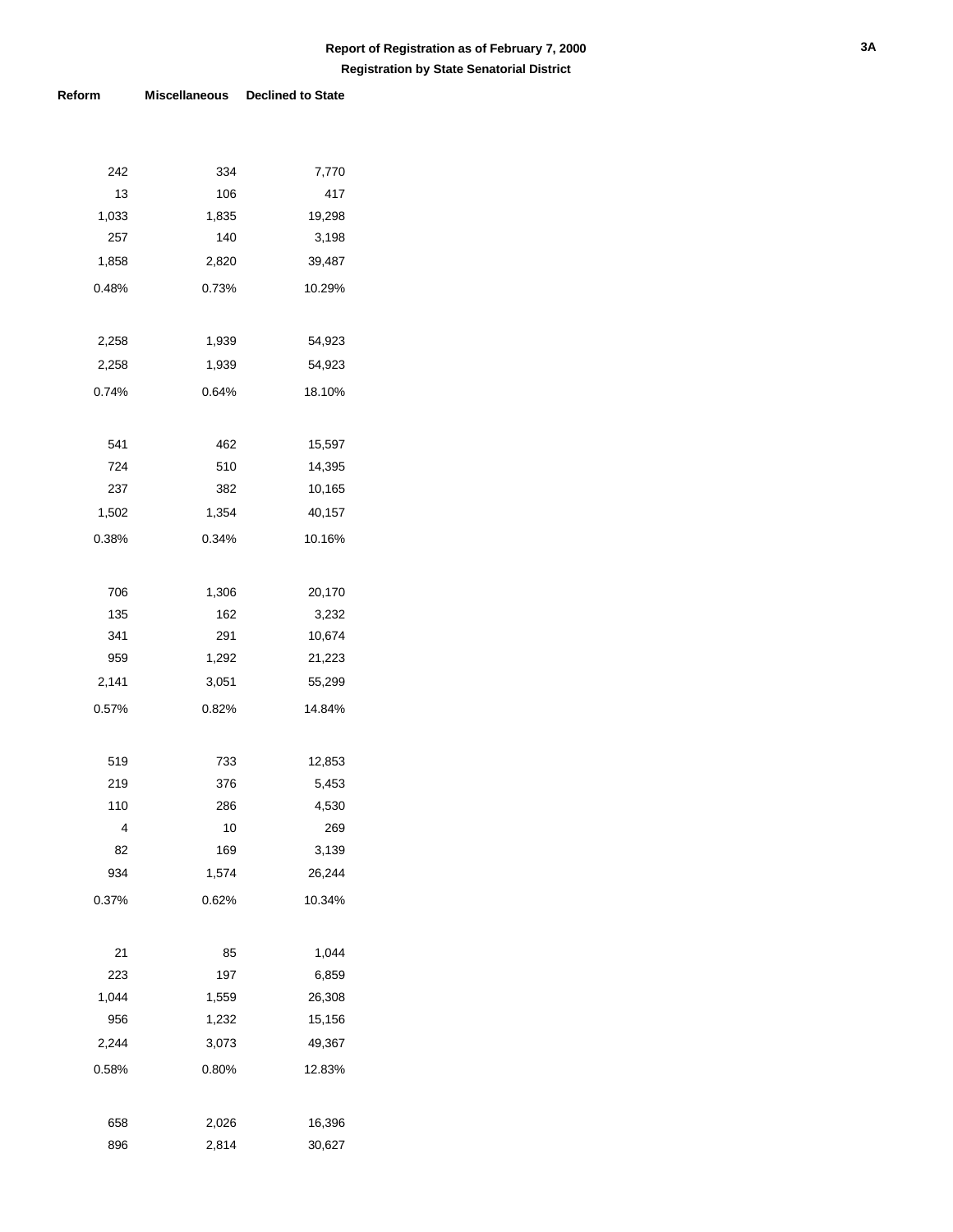### **4**

## **Report of Registration as of February 7, 2000**

|                             | Total<br>Registered | <b>Democratic</b> | Republican | American<br>Independent | Green | Libertarian | <b>Natural Law</b> |
|-----------------------------|---------------------|-------------------|------------|-------------------------|-------|-------------|--------------------|
| <b>State Senatorial 018</b> |                     |                   |            |                         |       |             |                    |
| Ventura                     | 89,762              | 38,282            | 33,500     | 2,093                   | 1,180 | 640         | 308                |
| <b>District Total</b>       | 424,172             | 171,568           | 167,299    | 9,138                   | 5,140 | 2,901       | 950                |
| Percent                     |                     | 40.45%            | 39.44%     | 2.15%                   | 1.21% | 0.68%       | 0.22%              |
| <b>State Senatorial 019</b> |                     |                   |            |                         |       |             |                    |
| Los Angeles                 | 124,057             | 53,394            | 48,939     | 2,012                   | 569   | 699         | 284                |
| Ventura                     | 277,334             | 103,422           | 120,661    | 6,263                   | 1,224 | 1,603       | 769                |
| <b>District Total</b>       | 401,391             | 156,816           | 169,600    | 8,275                   | 1,793 | 2,302       | 1,053              |
| Percent                     |                     | 39.07%            | 42.25%     | 2.06%                   | 0.45% | 0.57%       | 0.26%              |
| <b>State Senatorial 020</b> |                     |                   |            |                         |       |             |                    |
| Los Angeles                 | 268,068             | 152,754           | 62,913     | 5,249                   | 1,332 | 1,557       | 928                |
| <b>District Total</b>       | 268,068             | 152,754           | 62,913     | 5,249                   | 1,332 | 1,557       | 928                |
| Percent                     |                     | 56.98%            | 23.47%     | 1.96%                   | 0.50% | 0.58%       | 0.35%              |
| <b>State Senatorial 021</b> |                     |                   |            |                         |       |             |                    |
| Los Angeles                 | 382,264             | 170,089           | 137,837    | 6,194                   | 2,213 | 2,428       | 1,166              |
| <b>District Total</b>       | 382,264             | 170,089           | 137,837    | 6,194                   | 2,213 | 2,428       | 1,166              |
| Percent                     |                     | 44.50%            | 36.06%     | 1.62%                   | 0.58% | 0.64%       | 0.31%              |
| <b>State Senatorial 022</b> |                     |                   |            |                         |       |             |                    |
| Los Angeles                 | 176,840             | 111,082           | 28,040     | 2,948                   | 1,242 | 966         | 983                |
| <b>District Total</b>       | 176,840             | 111,082           | 28,040     | 2,948                   | 1,242 | 966         | 983                |
| Percent                     |                     | 62.81%            | 15.86%     | 1.67%                   | 0.70% | 0.55%       | 0.56%              |
| <b>State Senatorial 023</b> |                     |                   |            |                         |       |             |                    |
| Los Angeles                 | 454,700             | 236,907           | 125,841    | 6,890                   | 3,483 | 2,933       | 1,657              |
| <b>District Total</b>       | 454,700             | 236,907           | 125,841    | 6,890                   | 3,483 | 2,933       | 1,657              |
| Percent                     |                     | 52.10%            | 27.68%     | 1.52%                   | 0.77% | 0.65%       | 0.36%              |
| <b>State Senatorial 024</b> |                     |                   |            |                         |       |             |                    |
| Los Angeles                 | 253,225             | 143,171           | 58,364     | 4,676                   | 759   | 907         | 927                |
| <b>District Total</b>       | 253,225             | 143,171           | 58,364     | 4,676                   | 759   | 907         | 927                |
| Percent                     |                     | 56.54%            | 23.05%     | 1.85%                   | 0.30% | 0.36%       | 0.37%              |
| <b>State Senatorial 025</b> |                     |                   |            |                         |       |             |                    |
| Los Angeles                 | 275,658             | 190,986           | 36,567     | 4,791                   | 1,919 | 900         | 7,110              |
| <b>District Total</b>       | 275,658             | 190,986           | 36,567     | 4,791                   | 1,919 | 900         | 7,110              |
| Percent                     |                     | 69.28%            | 13.27%     | 1.74%                   | 0.70% | 0.33%       | 2.58%              |
| <b>State Senatorial 026</b> |                     |                   |            |                         |       |             |                    |
| Los Angeles                 | 298,930             | 220,250           | 30,560     | 4,142                   | 1,873 | 863         | 4,578              |
| <b>District Total</b>       | 298,930             | 220,250           | 30,560     | 4,142                   | 1,873 | 863         | 4,578              |
| Percent                     |                     | 73.68%            | 10.22%     | 1.39%                   | 0.63% | 0.29%       | 1.53%              |
| <b>State Senatorial 027</b> |                     |                   |            |                         |       |             |                    |
| Los Angeles                 | 386,787             | 182,049           | 135,556    | 6,887                   | 2,130 | 2,055       | 1,998              |
| <b>District Total</b>       | 386,787             | 182,049           | 135,556    | 6,887                   | 2,130 | 2,055       | 1,998              |
| Percent                     |                     | 47.07%            | 35.05%     | 1.78%                   | 0.55% | 0.53%       | 0.52%              |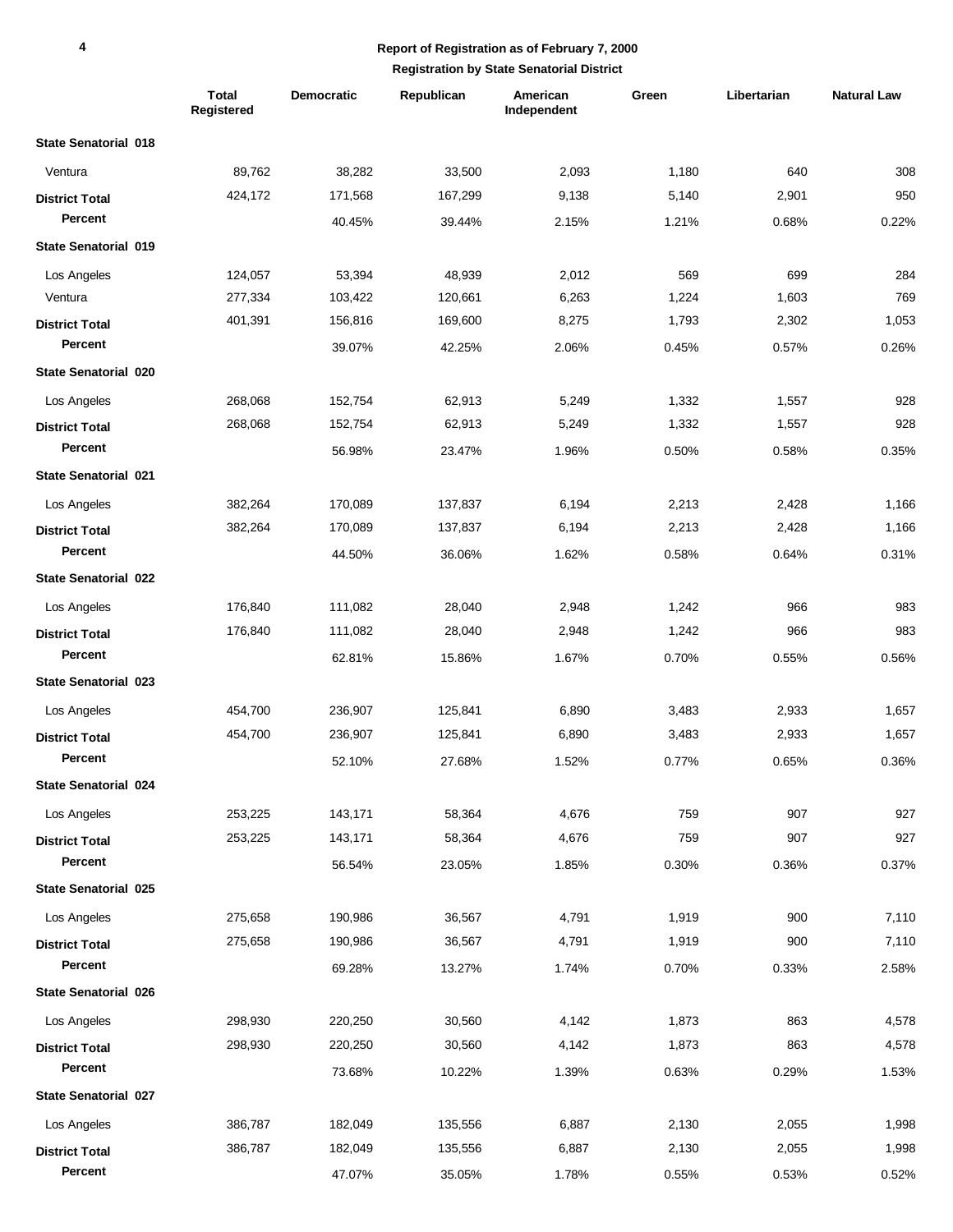| 766   | 961   | 12,032 |
|-------|-------|--------|
| 2,320 | 5,801 | 59,055 |
| 0.55% | 1.37% | 13.92% |
|       |       |        |
| 700   | 1,128 | 16,332 |
| 1,846 | 2,798 | 38,748 |
| 2,546 | 3,926 | 55,080 |
| 0.63% | 0.98% | 13.72% |
|       |       |        |
| 1,472 | 3,242 | 38,621 |
| 1,472 | 3,242 | 38,621 |
| 0.55% | 1.21% | 14.41% |
|       |       |        |
| 2,117 | 3,427 | 56,793 |
| 2,117 | 3,427 | 56,793 |
| 0.55% | 0.90% | 14.86% |
|       |       |        |
| 654   | 2,796 | 28,129 |
| 654   | 2,796 | 28,129 |
| 0.37% | 1.58% | 15.91% |
|       |       |        |
| 3,348 | 4,338 | 69,303 |
| 3,348 | 4,338 | 69,303 |
| 0.74% | 0.95% | 15.24% |
|       |       |        |
| 725   | 3,096 | 40,600 |
| 725   | 3,096 | 40,600 |
| 0.29% | 1.22% | 16.03% |
|       |       |        |
| 1,349 | 3,122 | 28,914 |
| 1,349 | 3,122 | 28,914 |
| 0.49% | 1.13% | 10.49% |
|       |       |        |
| 1,684 | 3,045 | 31,935 |
| 1,684 | 3,045 | 31,935 |
| 0.56% | 1.02% | 10.68% |
|       |       |        |
| 1,655 | 3,558 | 50,899 |
| 1,655 | 3,558 | 50,899 |
| 0.43% | 0.92% | 13.16% |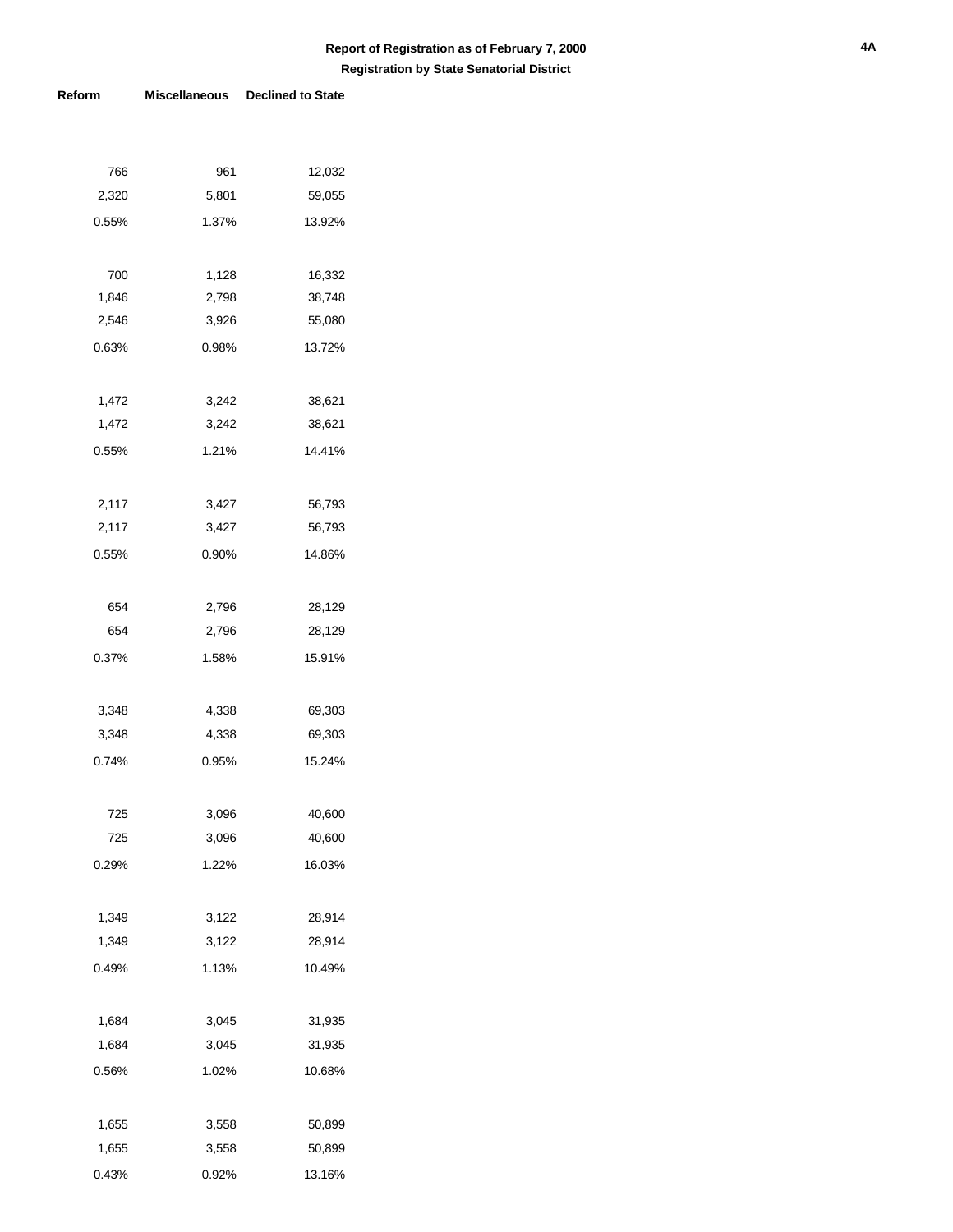|                             | <b>Total</b><br>Registered | <b>Democratic</b> | Republican | American<br>Independent | Green | Libertarian | <b>Natural Law</b> |
|-----------------------------|----------------------------|-------------------|------------|-------------------------|-------|-------------|--------------------|
| <b>State Senatorial 028</b> |                            |                   |            |                         |       |             |                    |
| Los Angeles                 | 358,162                    | 177,958           | 108,053    | 6,363                   | 2,510 | 2,099       | 2,985              |
| <b>District Total</b>       | 358,162                    | 177,958           | 108,053    | 6,363                   | 2,510 | 2,099       | 2,985              |
| Percent                     |                            | 49.69%            | 30.17%     | 1.78%                   | 0.70% | 0.59%       | 0.83%              |
| <b>State Senatorial 029</b> |                            |                   |            |                         |       |             |                    |
| Los Angeles                 | 373,935                    | 151,630           | 152,960    | 6,862                   | 1,485 | 1,700       | 1,303              |
| <b>District Total</b>       | 373,935                    | 151,630           | 152,960    | 6,862                   | 1,485 | 1,700       | 1,303              |
| Percent                     |                            | 40.55%            | 40.91%     | 1.84%                   | 0.40% | 0.45%       | 0.35%              |
| <b>State Senatorial 030</b> |                            |                   |            |                         |       |             |                    |
| Los Angeles                 | 231,826                    | 148,739           | 44,961     | 4,207                   | 610   | 783         | 1,222              |
| <b>District Total</b>       | 231,826                    | 148,739           | 44,961     | 4,207                   | 610   | 783         | 1,222              |
| Percent                     |                            | 64.16%            | 19.39%     | 1.81%                   | 0.26% | 0.34%       | 0.53%              |
| <b>State Senatorial 031</b> |                            |                   |            |                         |       |             |                    |
| Riverside                   | 112,895                    | 45,601            | 49,757     | 2,673                   | 264   | 732         | 282                |
| San Bernardino              | 266,148                    | 100,809           | 122,393    | 6,534                   | 916   | 1,320       | 589                |
| <b>District Total</b>       | 379,043                    | 146,410           | 172,150    | 9,207                   | 1,180 | 2,052       | 871                |
| Percent                     |                            | 38.63%            | 45.42%     | 2.43%                   | 0.31% | 0.54%       | 0.23%              |
| <b>State Senatorial 032</b> |                            |                   |            |                         |       |             |                    |
| Los Angeles                 | 20,887                     | 12,127            | 4,432      | 497                     | 107   | 110         | 89                 |
| San Bernardino              | 247,374                    | 125,425           | 82,214     | 5,599                   | 614   | 1,028       | 846                |
| <b>District Total</b>       | 268,261                    | 137,552           | 86,646     | 6,096                   | 721   | 1,138       | 935                |
| Percent                     |                            | 51.28%            | 32.30%     | 2.27%                   | 0.27% | 0.42%       | 0.35%              |
| <b>State Senatorial 033</b> |                            |                   |            |                         |       |             |                    |
| Orange                      | 431,142                    | 123,941           | 232,361    | 8,110                   | 1,315 | 2,651       | 1,179              |
| <b>District Total</b>       | 431,142                    | 123,941           | 232,361    | 8,110                   | 1,315 | 2,651       | 1,179              |
| Percent                     |                            | 28.75%            | 53.89%     | 1.88%                   | 0.31% | 0.61%       | 0.27%              |
| <b>State Senatorial 034</b> |                            |                   |            |                         |       |             |                    |
| Orange                      | 236,741                    | 102,284           | 89,476     | 5,021                   | 643   | 1,555       | 1,006              |
| <b>District Total</b>       | 236,741                    | 102,284           | 89,476     | 5,021                   | 643   | 1,555       | 1,006              |
| Percent                     |                            | 43.21%            | 37.79%     | 2.12%                   | 0.27% | 0.66%       | 0.42%              |
| <b>State Senatorial 035</b> |                            |                   |            |                         |       |             |                    |
| Orange                      | 437,986                    | 132,398           | 220,559    | 8,398                   | 2,067 | 3,534       | 2,063              |
| <b>District Total</b>       | 437,986                    | 132,398           | 220,559    | 8,398                   | 2,067 | 3,534       | 2,063              |
| Percent                     |                            | 30.23%            | 50.36%     | 1.92%                   | 0.47% | 0.81%       | 0.47%              |
| State Senatorial 036        |                            |                   |            |                         |       |             |                    |
| Riverside                   | 347,690                    | 121,717           | 170,378    | 7,917                   | 1,005 | 2,155       | 1,010              |
| San Diego                   | 45,468                     | 11,368            | 25,526     | 1,044                   | 156   | 349         | 147                |
| <b>District Total</b>       | 393,158                    | 133,085           | 195,904    | 8,961                   | 1,161 | 2,504       | 1,157              |
| Percent                     |                            | 33.85%            | 49.83%     | 2.28%                   | 0.30% | 0.64%       | 0.29%              |
| <b>State Senatorial 037</b> |                            |                   |            |                         |       |             |                    |
| Imperial                    | 47,639                     | 25,227            | 13,994     | 1,034                   | 67    | 204         | 70                 |
| Riverside                   | 124,956                    | 49,499            | 54,980     | 2,594                   | 291   | 492         | 256                |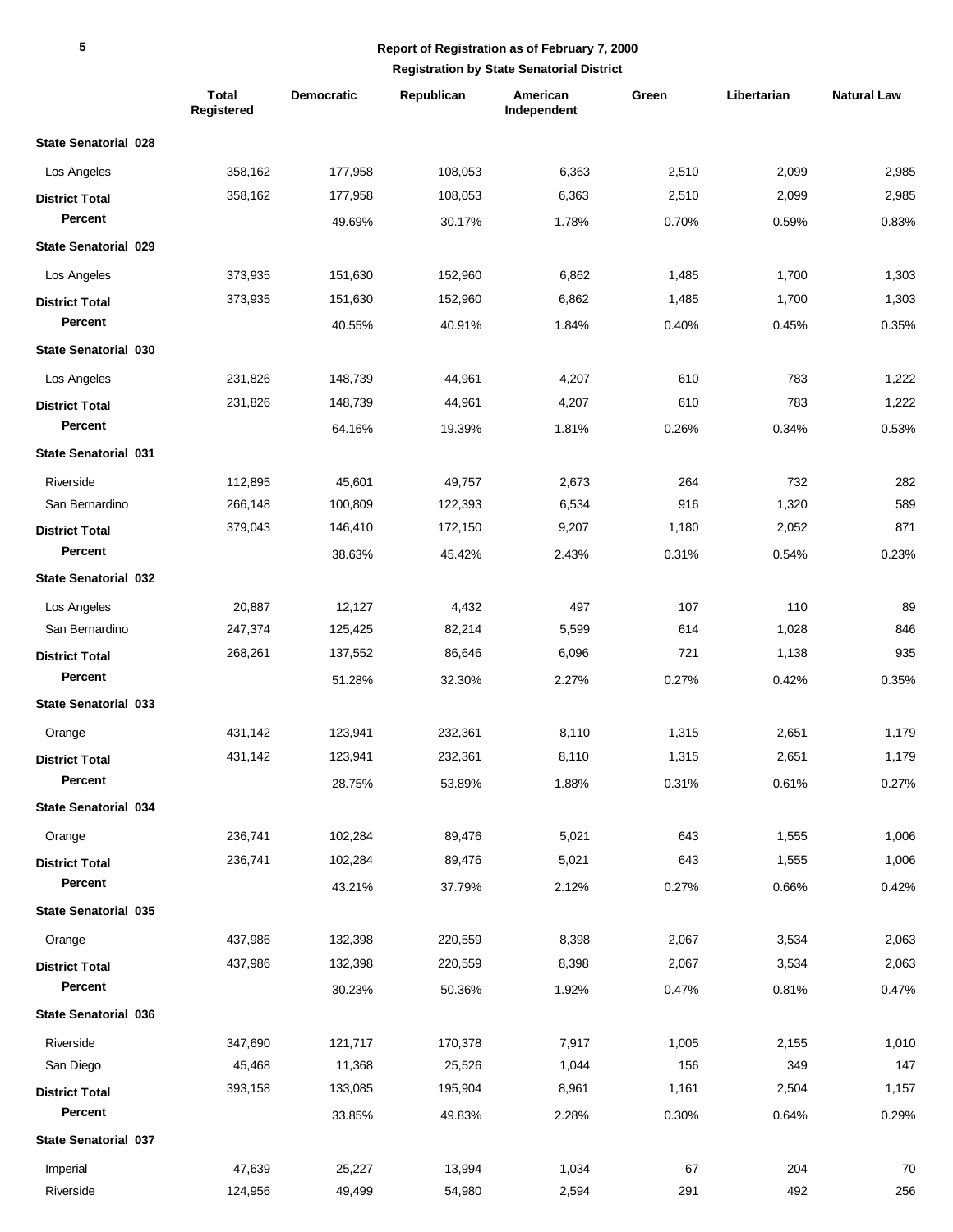| 2,040 | 3,588 | 52,566 |
|-------|-------|--------|
| 2,040 | 3,588 | 52,566 |
| 0.57% | 1.00% | 14.68% |
|       |       |        |
| 1,402 | 2,949 | 53,644 |
| 1,402 | 2,949 | 53,644 |
| 0.37% | 0.79% | 14.35% |
|       |       |        |
| 634   | 2,478 | 28,192 |
| 634   | 2,478 | 28,192 |
| 0.27% | 1.07% | 12.16% |
|       |       |        |
| 676   | 1,343 | 11,567 |
| 2,006 | 2,187 | 29,394 |
| 2,682 | 3,530 | 40,961 |
| 0.71% | 0.93% | 10.81% |
|       |       |        |
| 47    | 325   | 3,153  |
| 1,365 | 2,521 | 27,762 |
| 1,412 | 2,846 | 30,915 |
| 0.53% | 1.06% | 11.52% |
|       |       |        |
| 3,124 | 1,701 | 56,760 |
| 3,124 | 1,701 | 56,760 |
| 0.72% | 0.39% | 13.17% |
|       |       |        |
| 1,525 | 1,805 | 33,426 |
| 1,525 | 1,805 | 33,426 |
| 0.64% | 0.76% | 14.12% |
|       |       |        |
| 3,175 | 1,932 | 63,860 |
| 3,175 | 1,932 | 63,860 |
| 0.72% | 0.44% | 14.58% |
|       |       |        |
| 2,301 | 3,828 | 37,379 |
| 403   | 206   | 6,269  |
| 2,704 | 4,034 | 43,648 |
| 0.69% | 1.03% | 11.10% |
|       |       |        |
| 96    | 116   | 6,831  |
| 1,180 | 1,595 | 14,069 |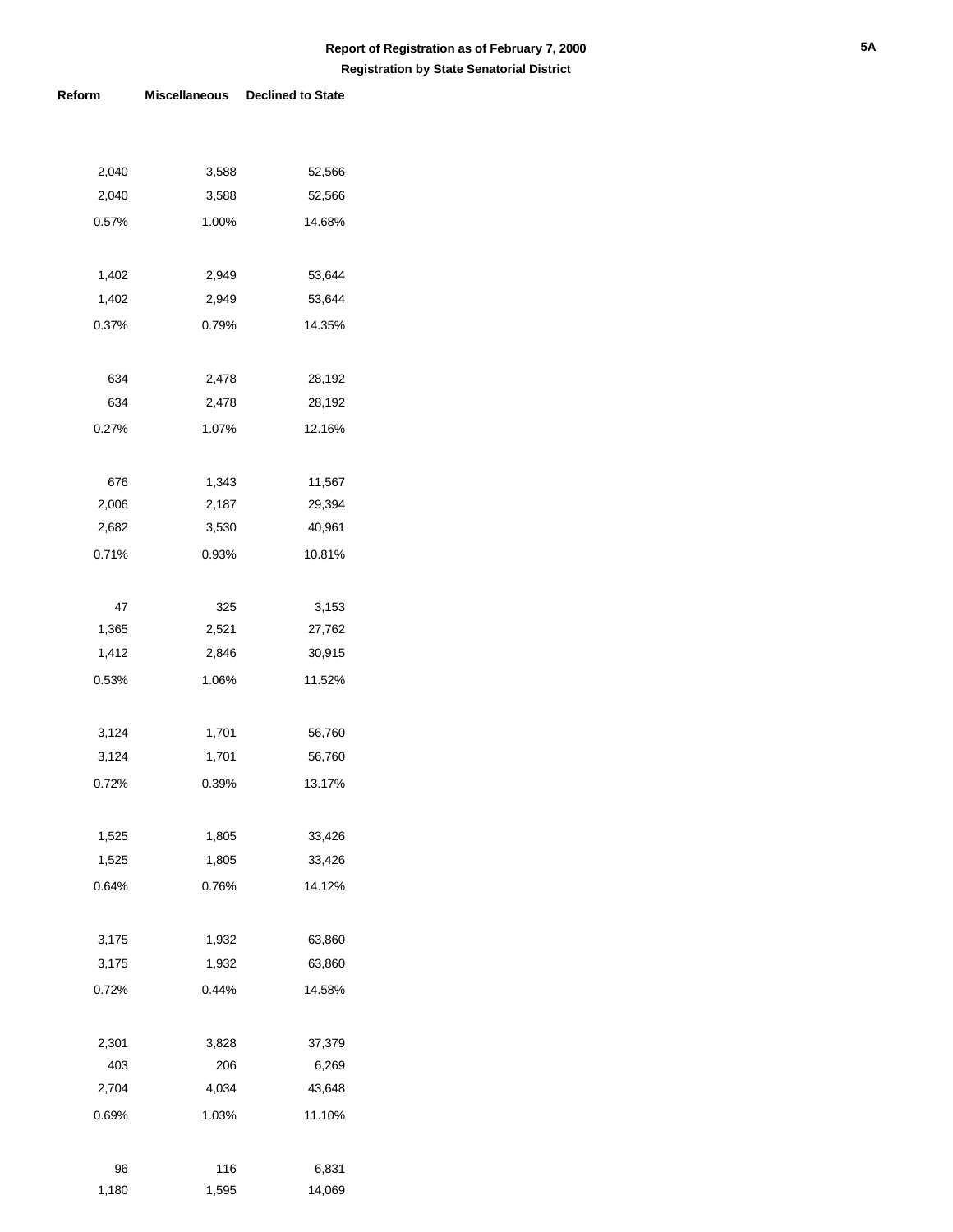|                             | <b>Total</b><br>Registered | <b>Democratic</b> | Republican | American<br>Independent | Green   | Libertarian | <b>Natural Law</b> |
|-----------------------------|----------------------------|-------------------|------------|-------------------------|---------|-------------|--------------------|
| <b>State Senatorial 037</b> |                            |                   |            |                         |         |             |                    |
| San Diego                   | 232,155                    | 67,129            | 114,532    | 5,403                   | 777     | 1,873       | 1,409              |
| <b>District Total</b>       | 404,750                    | 141,855           | 183,506    | 9,031                   | 1,135   | 2,569       | 1,735              |
| Percent                     |                            | 35.05%            | 45.34%     | 2.23%                   | 0.28%   | 0.63%       | 0.43%              |
| <b>State Senatorial 038</b> |                            |                   |            |                         |         |             |                    |
| Orange                      | 122,706                    | 32,831            | 66,074     | 2,534                   | 485     | 817         | 361                |
| San Diego                   | 299,035                    | 92,501            | 139,843    | 7,273                   | 1,577   | 2,398       | 1,514              |
| <b>District Total</b>       | 421,741                    | 125,332           | 205,917    | 9.807                   | 2,062   | 3,215       | 1,875              |
| Percent                     |                            | 29.72%            | 48.83%     | 2.33%                   | 0.49%   | 0.76%       | 0.44%              |
| <b>State Senatorial 039</b> |                            |                   |            |                         |         |             |                    |
| San Diego                   | 407,767                    | 156,936           | 152,936    | 9,575                   | 3,226   | 3,835       | 4,455              |
| <b>District Total</b>       | 407,767                    | 156,936           | 152,936    | 9,575                   | 3,226   | 3,835       | 4,455              |
| Percent                     |                            | 38.49%            | 37.51%     | 2.35%                   | 0.79%   | 0.94%       | 1.09%              |
| <b>State Senatorial 040</b> |                            |                   |            |                         |         |             |                    |
| San Diego                   | 319,886                    | 140,504           | 111,023    | 7,068                   | 1,132   | 2,070       | 6,706              |
| <b>District Total</b>       | 319,886                    | 140,504           | 111,023    | 7,068                   | 1,132   | 2,070       | 6,706              |
| Percent                     |                            | 43.92%            | 34.71%     | 2.21%                   | 0.35%   | 0.65%       | 2.10%              |
| <b>StateTotal</b>           | 14,631,805                 | 6,684,668         | 5,140,951  | 295,387                 | 108,904 | 87,183      | 62,183             |
| Percent                     |                            | 45.69%            | 35.14%     | 2.02%                   | 0.74%   | 0.60%       | 0.42%              |